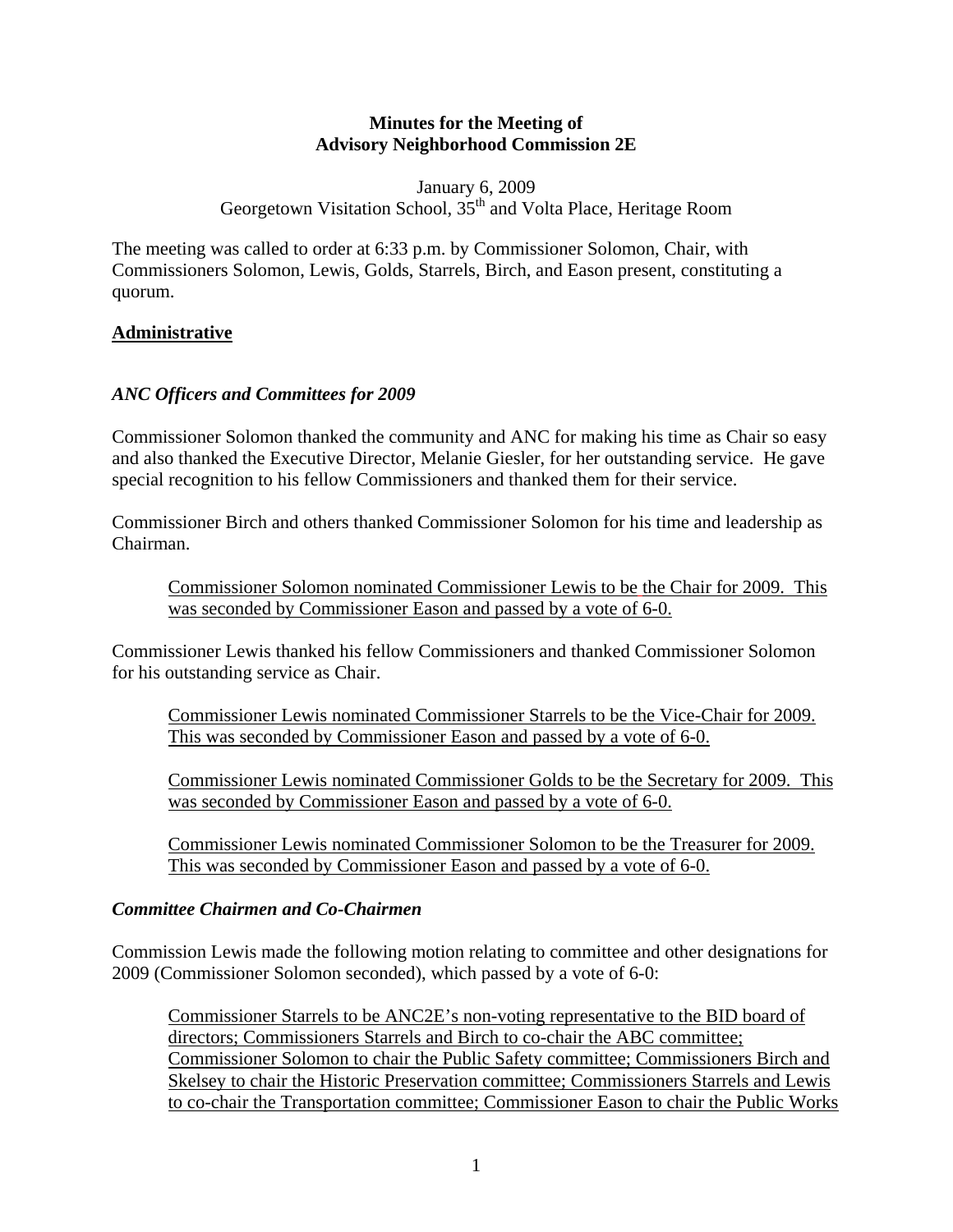and WASA committee; Commissioners Golds, Skelsey, Lewis and Solomon to co-chair the Community and University Relations committee; and Commissioners Skelsey and Eason to co-chair the Schools and Library committee.

### *Public Safety and Police Report*

Commissioner Solomon reported on recent public safety matters and introduced MPD Sergeant Hackley who reported on recent crimes within PSA 206. She stressed the importance of attending to your personal property and reminded people that MPD is stretched due to training in preparation for the Inauguration. She also responded to questions from Commissioners and the community. Commissioner Solomon spoke about the new CrimeAlertDC program to help alert people about crimes. More information is available at www.72hours.dc.gov. Statistics on recent public safety incidents are available at http://crimemap.dc.gov/presentation/query.asp There is also a Second District web site including crime information at 2D\_mpd@yahoo.com.

Commissioner Skelsey joined the meeting at this point.

# *2009 Meeting Dates*

Commissioner Lewis presented the proposed public meeting dates for 2009, noting the change from Tuesday evenings to Monday evenings beginning in February. The location for future meetings will continue to be the Georgetown Visitation School, with the room to be determined at a later date. The principal purpose of this change is to give the Old Georgetown Board more time to receive and consider ANC 2E's recommendations.

Commissioner Lewis moved (Commissioner Solomon seconded) to adopt the following meeting dates, which passed 7-0:

# **ANC PUBLIC Meetings in 2009**

January 6 February 2 March 2 March 30 May 4 June 1 June 29 No scheduled meeting until the end of August August 31 September 28 November 2 November 30

# *Approval of Minutes*

The minutes for the meeting of ANC 2E held on December 2, 2008 were approved on a motion by Commissioner Lewis (Commissioner Solomon second) by a vote of 7-0.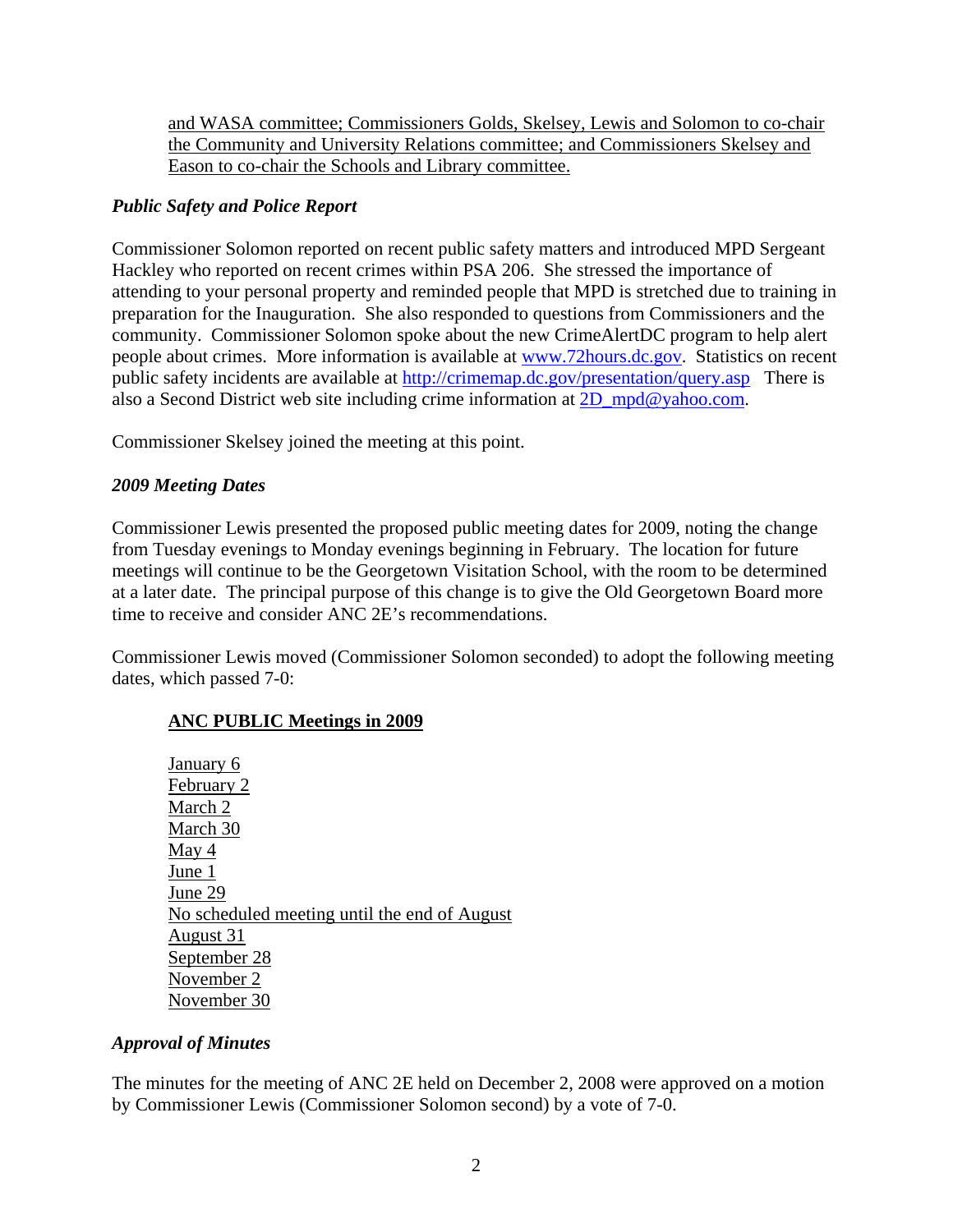### *Financial Report*

Commissioner Solomon reported on the current financial status of ANC 2E and reported that a quarterly financial report for the first quarter of Fiscal Year 2009 will be presented at the February meeting.

Commissioner Solomon introduced the following resolution authorizing ANC 2E to participate in the Security Fund the District of Columbia provides for ANC's:

Resolved, that this Commission approves the ANC's participation in the Advisory Neighborhood Commission Security Fund and authorizes the Treasurer to pay the \$25 fee for the period January 1, 2009 through December 31, 2009. The Chair and Secretary are authorized to execute the requisite agreement.

It is understood that (1) the check for participation in the ANC Security Fund should be made payable to "ANC Security Fund," (2) the ANC is not considered a participant in the Fund until the ANC has received the acceptance notice of the agreement which has been signed by the District of Columbia Auditor, and (3) the agreement will not be accepted by the Auditor until all required documents have been received by the Office of the Auditor. The required documents are: Resolution; Agreement; ANC Check; Statement of Information – Chairperson; Statement of Information –Treasurer; Bank Survey; and Copy of Current Bank Signature Card.

Commissioner Lewis moved to adopt this resolution (Commissioner Birch seconded) and the resolution passed by a vote of 7-0.

### *Transportation Report*

Commissioners Starrels and Lewis reported on transportation matters, including recently approved funding to rehabilitate some of the streetlight poles in the historic area of ANC 2E. They reported that the streetlight poles probably will be painted matte black to match the poles on Wisconsin Avenue and M Street, and they asked the community for comments before the February meeting on whether it would be preferable, since funding is limited, to begin with the streetlight poles most in need of rehabilitation, wherever located, or to focus on rehabilitating the poles in a specific contiguous area.

### **Community Comment**

Denise Cunningham, President of the Citizens Association of Georgetown, thanked Commissioner Solomon for his service as Chair and congratulated Commissioner Lewis on becoming Chair.

Members of the community and Commissioners spoke about matters of concern in the community, including overly bright security lights at Addison School (a DCPS construction official attending the meeting told the community that actions are being taken to address this concern); issues arising from a new "No Left Turn" sign affecting northbound traffic on Wisconsin Avenue at  $34<sup>th</sup>$  Street; backed-up northbound traffic on  $35<sup>th</sup>$  Street waiting to turn left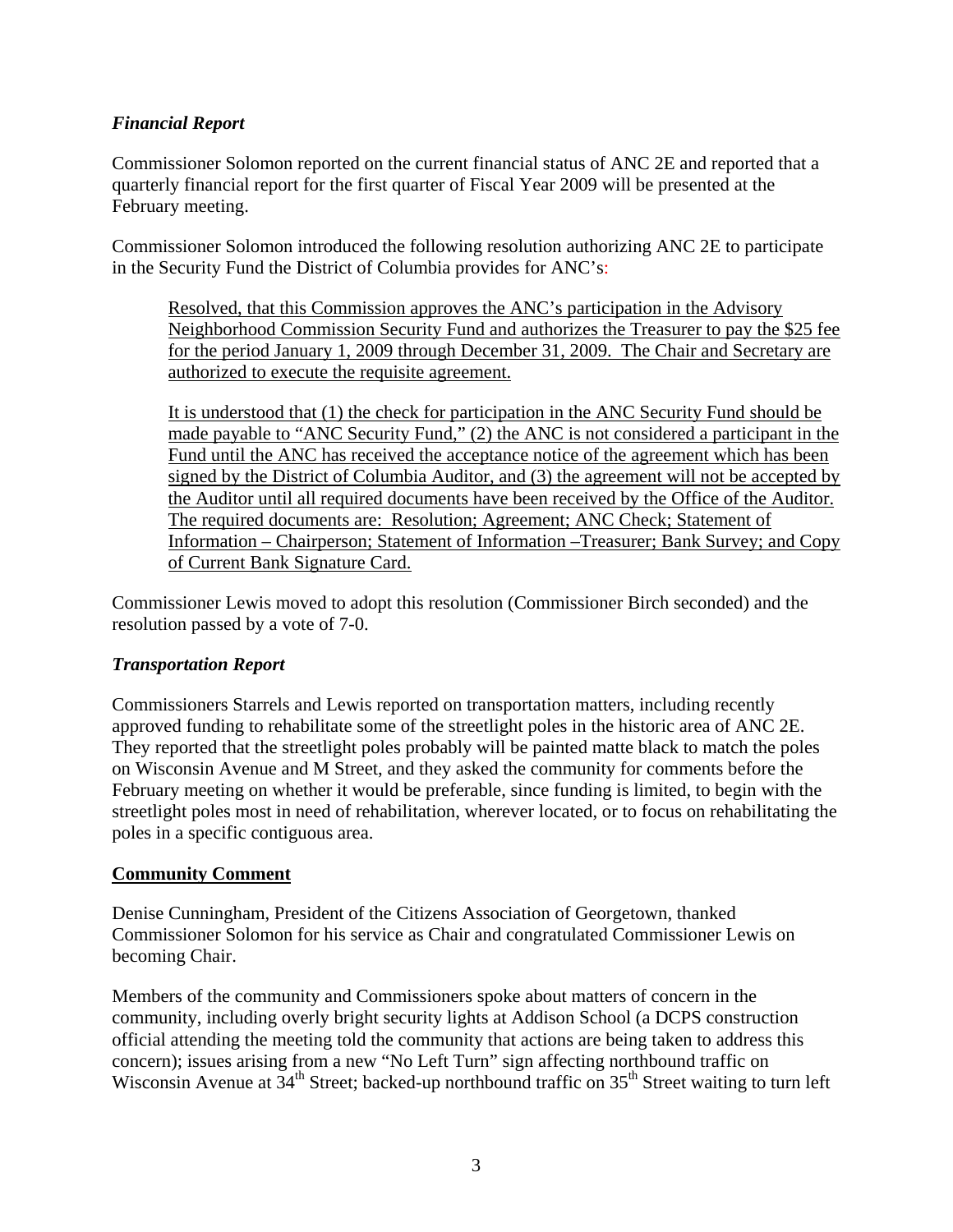onto Reservoir Road; and rush-hour issues for eastbound Whitehaven Parkway traffic at Wisconsin Avenue.*.*

### **New Business**

### *New Safeway Store—Transportation Matters*

Safeway representatives, including consulting transportation engineer Louis Slade, requested the Commission's support for allowing two driveways for the proposed new Safeway store in Georgetown, one to the north and one to the south of the new building. They said District Department of Transportation planners have asked Safeway to design for just one driveway to the south of the building, but Safeway is convinced this would not be sufficient to meet the demands of customer traffic, deliveries, and emergency-vehicle access. Mr. Slade assured the community that two driveways would be safe and that Safeway would work with DDOT on whatever additional safety features DDOT requests.

After discussion by Commissioners and community members, Commissioner Eason moved (Lewis seconded) to adopt the following resolution, which passed by a vote of 7-0:

Be it resolved by Advisory Neighborhood Commission 2E, that after examining driveway access to the new store proposed by Safeway at 1815 Wisconsin Avenue, N.W., the Commission believes that a single driveway to the south of the building would not be sufficient or practical for access to and from the property. The Commission will work with Safeway and the District Department of Transportation toward a plan that includes two driveways, one at the north and one at the south of the building, to make vehicle traffic as efficient as possible and as safe as possible for pedestrians and drivers alike.

# *Parking Enforcement on K St. and Water St., NW*

Commissioner Starrels reported that DPW parking enforcement appears to be concentrated on K Street and Water Street during some rush hours, at a time when parking enforcement is needed more in other areas of Georgetown. After discussion by Commissioners and community members, Commissioner Starrels moved (Lewis second) to adopt the following resolution to be sent to the Director of the Department of Public Works, which passed by a vote of 7-0:

# Director Howland:

Parking enforcement in Georgetown is very important to residents and businesses. It is important that the resources that DPW provides Georgetown for parking enforcement are used in the most efficient manner.

It has been brought to the attention of the Commission that parking enforcement officers from DPW are assigned to the K and Water Streets area, under the Whitehurst Freeway during the evening rush hour period.

Evening rush hour is the most active period for traffic in Georgetown, according to the recently completed comprehensive Georgetown Traffic Study. At the same time, few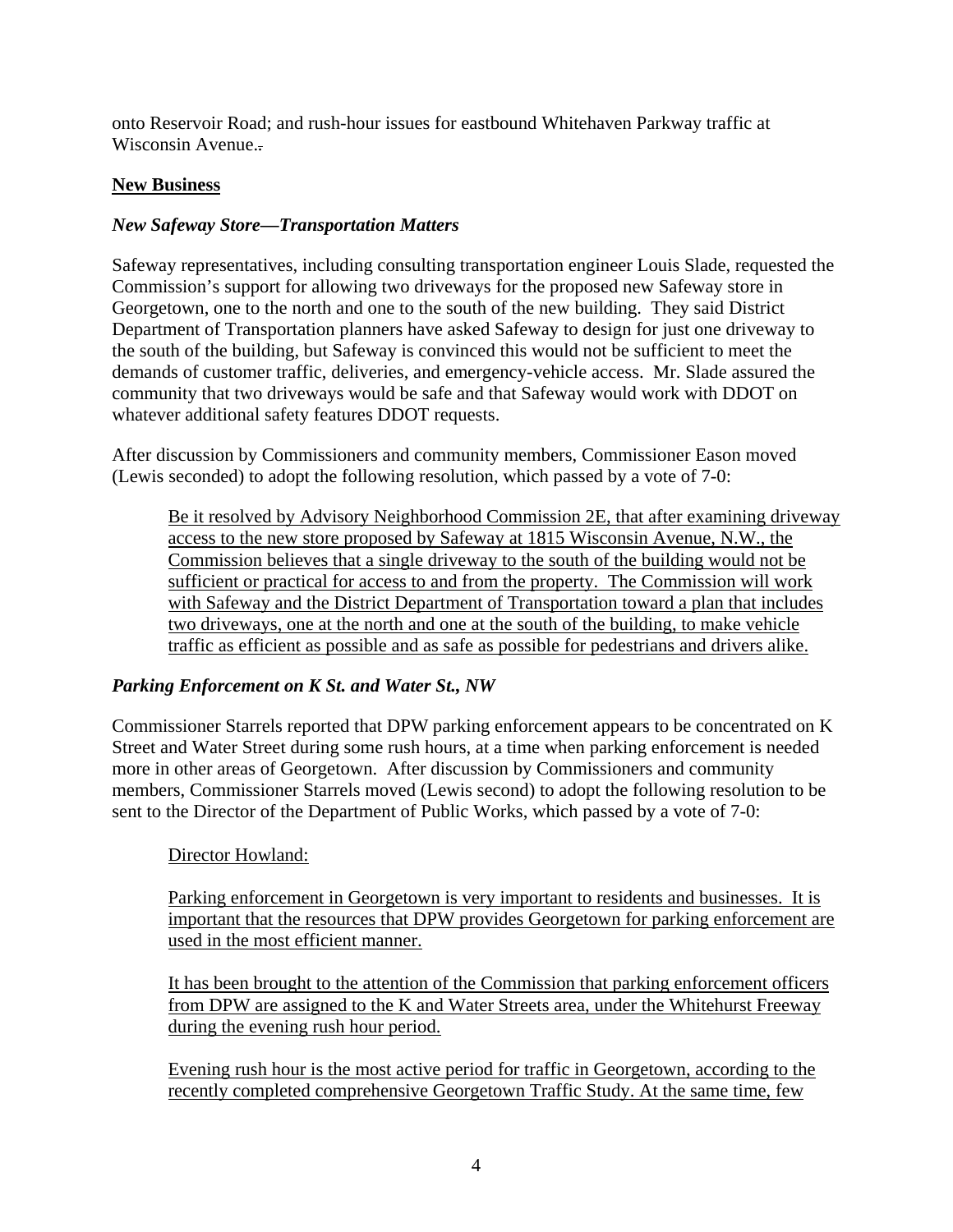areas have lighter traffic than K and Water Streets west of Wisconsin Avenue. Although some cars may be parked at expired meters during the height of the evening rush hour, these cars do not impede traffic like the illegally parked cars on M Street or Wisconsin Avenue during rush hour. Furthermore, if these parking enforcement experts were reassigned, they could also be used in residential areas to ease the parking needs of residents returning from work with their cars.

It would be appreciated if you could consider reassigning those professionals who do parking enforcement on K and Water Streets west of Wisconsin Avenue during the evening rush hour.

Thank you for your consideration.

# **ABC Issues**

# *ABC Extended Hours for Inaugural Weekend*

Commissioner Starrels reported that under recently enacted legislation, ABC-licensed establishments in the District of Columbia will be permitted to remain open until 4:00 a.m. during a four-day period around the Inauguration. He said the D.C. Attorney General has ruled, however, that establishments with voluntary agreements that specify permitted operating hours will not qualify for the extended hours unless all parties to a voluntary agreement reach an agreement approving the extended hours.

Commissioner Starrels reported further that several establishments with voluntary agreements limiting operating hours to the same hours as permitted under D.C. law generally (2:00 a.m. weekdays and 3:00 a.m. weekends) have requested ANC 2E, which is a party to the voluntary agreements, to agree to extended hours during the Inauguration period.

Representatives of the requesting establishments presented their reasons for requesting the extended hours. Discussion by Commissioners and community members followed during which the pros and cons of extended hours were considered. During the discussion, a representative of the Citizens Association of Georgetown said that CAG, which is also a party to at least some of the voluntary agreements under discussion, would not agree to extended hours.

At the conclusion of the discussion, Commissioner Starrels moved (Commissioner Lewis second) to adopt the following resolution, which passed by a vote of 4-3 (Commissioners Solomon, Golds and Birch voting against the resolution):

ANC 2E does not approve and objects to amending the voluntary agreements.

# **Zoning and Planning**

# *Zoning Exception Application for 1626 Wisconsin Ave. (2 townhouses at rear facing 33rd St.)*

The developer of two proposed townhouses at the rear of 1626 Wisconsin Avenue (facing 33<sup>rd</sup>) Street) requested support from ANC 2E for a zoning area variance to permit greater lot coverage than zoning rules would otherwise allow. The developer presented a letter from 10 neighbors in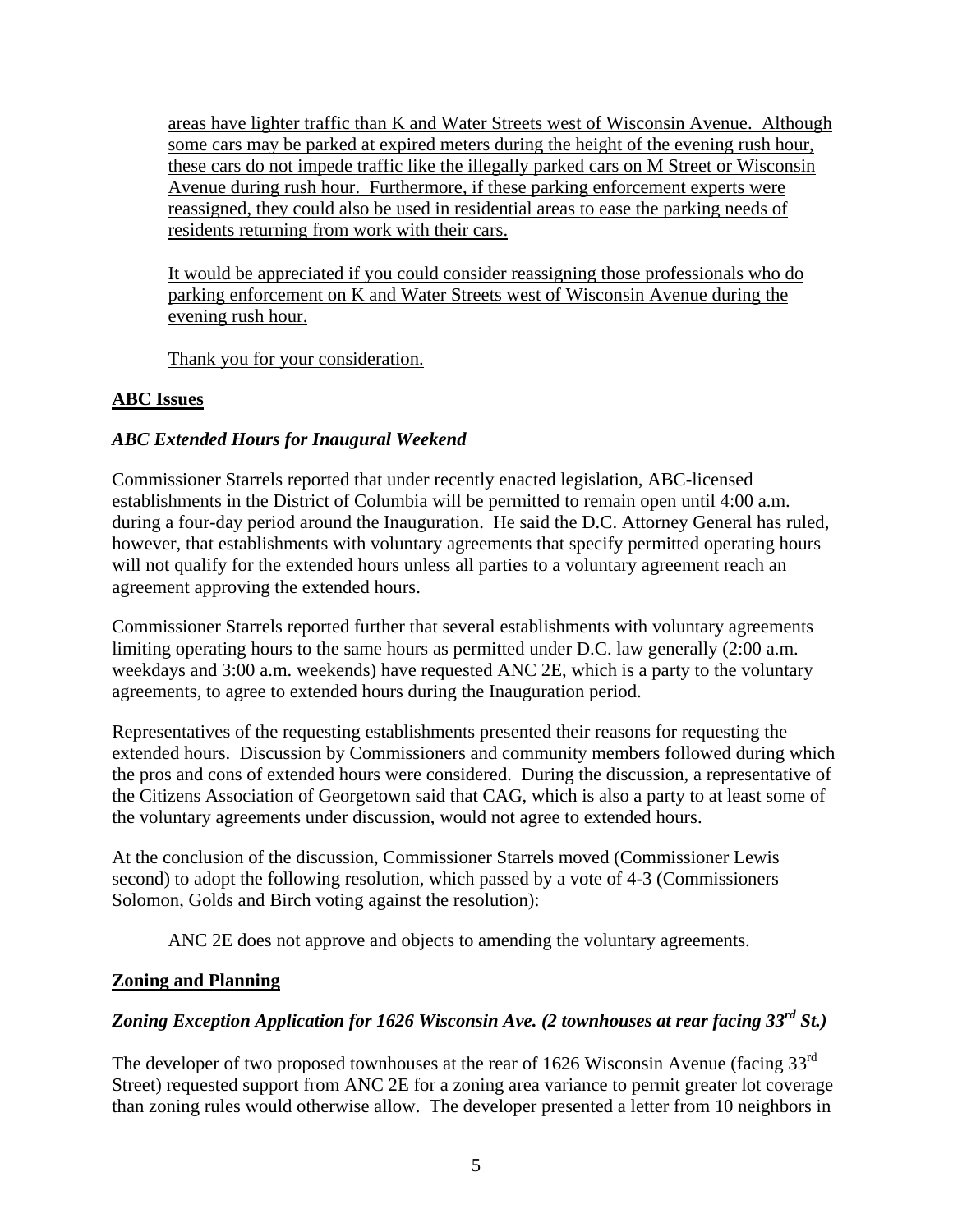support of the variance. One community member spoke in opposition to the variance. After discussion by Commissioners and community members, Commissioner Lewis moved (Solomon second) to adopt the following resolution, which passed by a vote of 7-0:

The developer and many of the affected neighbors have worked together in a constructive and thoughtful process and have accommodated each other's concerns. The result is a design that has received initial historic preservation approval and a footprint that we believe does not encroach significantly on the rear-yard open-space area, especially the area adjacent to the nearest residential neighbor. The project would also retain the residential character of this block of  $33<sup>rd</sup>$  Street, N.W., an important consideration given the possible alternatives for this commercially zoned parcel.

For these reasons, ANC 2E supports the application of Jupiter's Trail, LLC for an area variance from the applicable lot occupancy requirement in order to construct two residential townhouse condominiums at the rear of 1626 Wisconsin Avenue, N.W.

### **Old Georgetown Board**

Commissioner Lewis recused himself from the consideration and vote of all of the following items relating to the Old Georgetown Board on the ANC 2E agenda for this meeting, except for 3331 Dent Place. Commissioner Birch chaired the meeting for consideration of the following OGB-related matters.

#### *Regular Calendar*

### **3001 M Street, NW, Ice Berry, O.G. 09-023 (H.P.A. 08-028):**

Concept plans were presented for awnings, sign and light fixtures. After discussion by Commissioners and community members, Commissioner Birch moved (Commissioner Skelsey seconded) to adopt the following resolution, which passed by a vote of 6-0:

ANC2E is opposed to the blade signs attached to the building, and to the addition of awnings to this building because they detract from the architectural details of the building. Furthermore, the easement held by the Foundation for the Preservation of Historic Georgetown prohibits awnings on this building. We ask that the Old Georgetown Board review the lighting fixtures.

#### **3019 P Street, NW, Residence, O.G. 09-060 (H.P.A. 09-093):**

Revised concept plans were presented for alterations to a rear fence and brick piers. After discussion by Commissioners and community members, Commissioner Birch moved (Commissioner Solomon seconded) to adopt the following resolution, which passed by a vote of 6-0:

ANC 2E would prefer a design approach to the fence of this property that preserves this brick wall, while accommodating the applicant's desire to raise the height and preserve the elm tree on the property.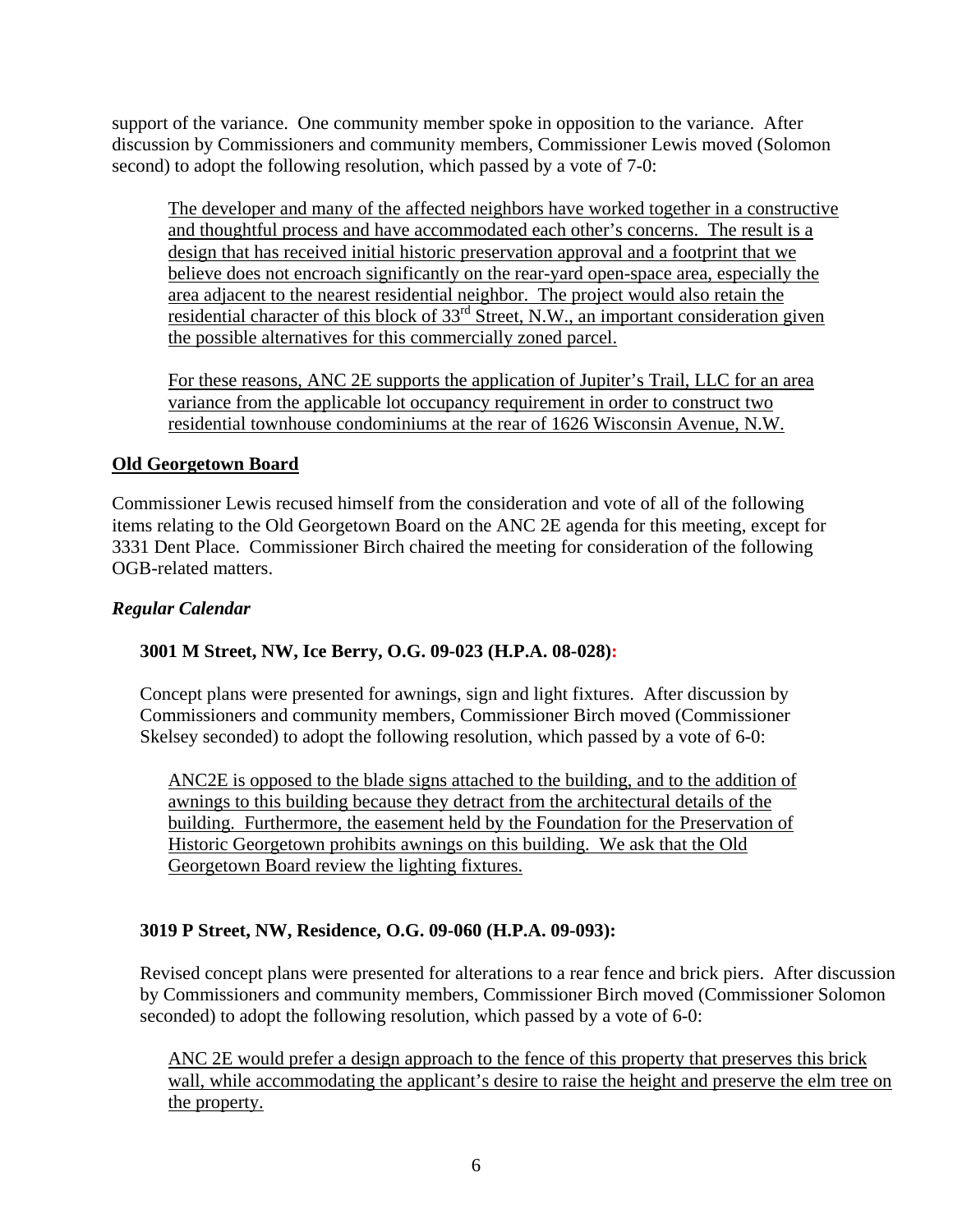#### **2928 M Street, NW, O.G. 08-270 (H.P.A. 08-403):**

Revised concept plans were presented for alterations to a storefront, razing a rear garage and a one-story rear addition. After discussion by Commissioners and community members, Commissioner Starrels moved (Commissioner Solomon seconded) to adopt the following resolution, which passed by a vote of 6-0:

ANC 2E appreciates the design concept as presented and has no objection to the concept as long as it preserves the historical context of the building.

#### **1211 Potomac Street, NW, Philly Pizza & Grill, O.G. 09-043 (H.P.A. 09-065):**

Permit plans were presented for alteration to a first floor window and door and for roof mechanical equipment and screen. After discussion by Commissioners and community members, Commissioner Starrels moved (Commissioner Birch seconded) to adopt the following resolution, which passed by a vote of 6-0:

ANC 2E has no objection to the window and will leave the judgment to the conformity of the window on that street up to the OGB. We expect the window to conform to the neighboring property (Georgetown Cupcake). ANC 2E has reservations as to the mechanical equipment. First, ANC 2E wants to inform the Board that the new mechanical equipment is replacing the previous equipment that was never presented to this body and was not, as far as we know, approved. And, ANC 2E is concerned about the following aspects of the equipment: 1) how it blends in with the historic neighborhood and 2) the noise and smell emitting from the equipment and 3) ANC 2E wants to make sure that the residential neighborhood is not negatively impacted by this equipment. We call to the attention to the Old Georgetown Board that there may be zoning issues attached to the use of this property, especially the operation of a carryout and delivery business.

#### **3331 Dent Place, NW, Residence, O.G. 09-063 (H.P.A. 09-096):**

Concept plans were presented for rear additions at the first and third floors and alterations. After discussion by Commissioners and community members, Commissioner Lewis moved (Commissioner Birch seconded) to adopt the following resolution, which passed by a vote of  $7-0:$ 

ANC 2E appreciates the collegial approach taken by the property owner and the neighbors toward proposing a mutually acceptable re-design of the rear grade-level addition. We support the concept of the re-design.

**At 9:38 p.m., with no further matters on the agenda, Commissioner Lewis moved (Starrels seconded) to adjourn this public session of ANC 2E. The motion passed unanimously.**